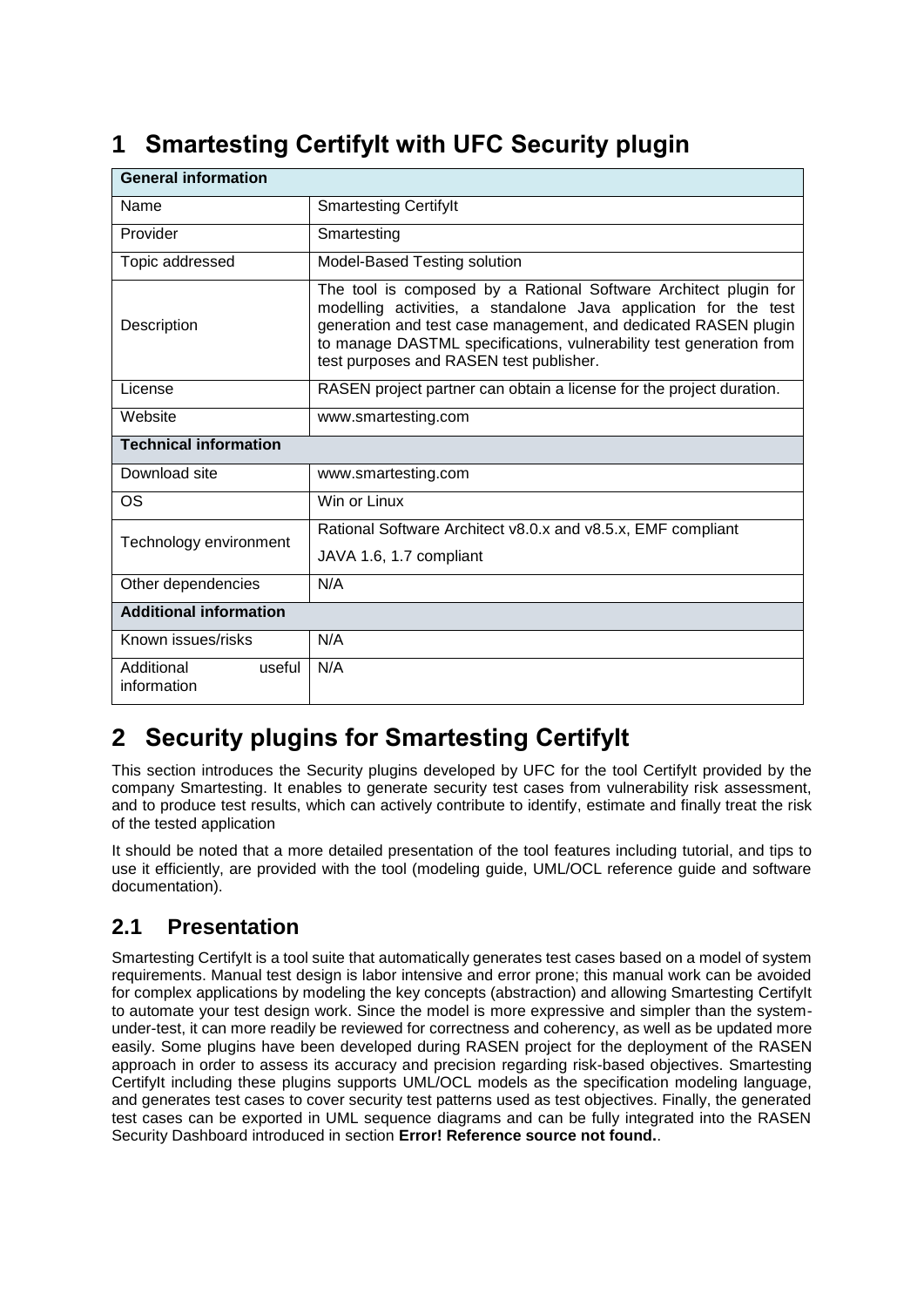More precisely, the Smartesting plugins developed by UFC concern the following features:

- 1. Test Purpose language extension, enabling sets creation using OCL code evaluated on the initial state of the system
- 2. Keyword creation to be used by Test Purposes. This mechanism enables to create generic Test Purposes, and to help for maintenance and reuse.
- 3. Capability to link a Test Purpose to a requirement identifier to ensure the traceability through the all test generation process.
- 4. Test Purpose catalogue import/export to reuse and apply Test Purposes on several systems under test.
- 5. Generation and Animation standalone Java API to enable fuzzed test sequences validation regarding the model.
- 6. A DSML allows the validation engineer to easily create the UML model. This DSML specifically addresses web-based applications.
- 7. A RASEN dedicated Wizard assist the user during the model creation, and pattern selection regarding the Risk analysis.
- 8. A RASEN publisher makes it possible to export the test result into the RASEN Security Dashboard.

Those features are presented in a more detailed way in the D4.2.3 RASEN deliverable.

#### **2.2 Installation Guidelines**

Smartesting test generation solution works with models edited by an Eclipse-based UML modeler. Smartesting provides a plug-in that checks whether the model fits the Smartesting CertifyIt restrictions on UML, and exports a model to be used by the Smartesting CertifyIt tool to generate the test cases. To use Smartesting test generation solution, both the Eclipse-based modeler plug-in for IBM RSA and the Smartesting CertifyIt software are needed.

#### **IBM RSA Modeler Plug-in installation**

- 1. This plug-in must be installed with the Eclipse update site tool. The following steps describe the installation of a new release.
- 2. Start RSA modeling tool.
- 3. From the tool menu, select Help->Software Updates->Find and Install...
- 4. A dialog opens. Select "Search for new features to install", and click "Next". Select "New Archived Site ...".
- 5. Specify the path to a .zip file available in the 'install' folder of the Smartesting CertifyIt installation directory. Once the path is selected, the following window should appear. You can use the 'Name' field in order to define your own Local Site name.
- 6. Click the "Finish" button of the "Install" window to launch the installation.
- 7. Check the Smartesting CertifyIt plug-in, and click « Next ».

At this stage, you may have warnings indicating that some features cannot be installed (due to unavailable dependencies). In that case, check the "System Requirements and Supported Software", and upgrade RSA modeler if required.

- 8. Accept terms of the license agreement, and click « Next ».
- 9. Click the « Finish » button to install the plug-in.

If verification messages appear, just accept those in order to complete the installation. It should be noted that write permissions for the install location are needed. Afterwards, restart RSA modeling workbench. The Smartesting CertifyIt plug-in should be successfully installed at this point.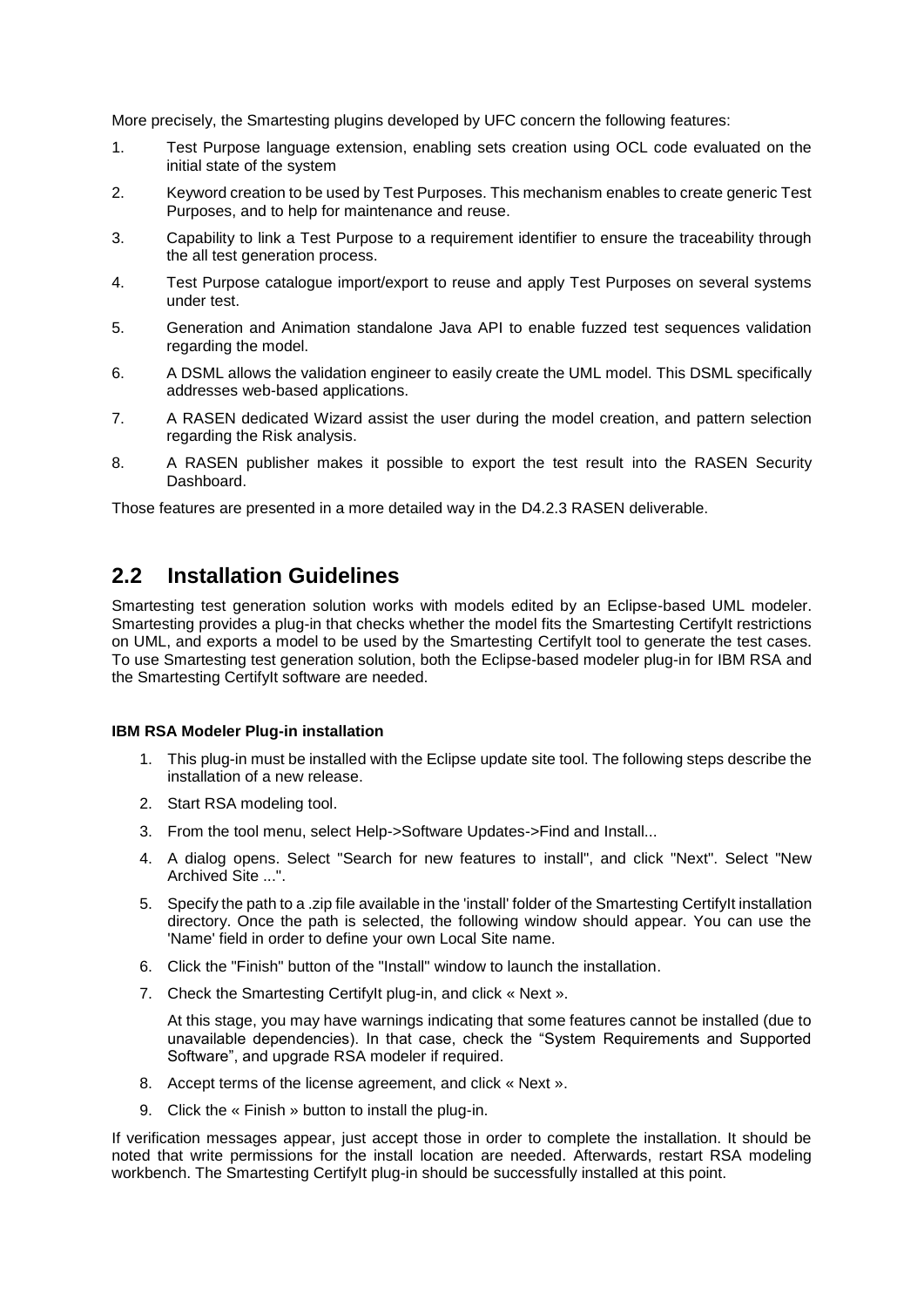#### **Smartesting CertifyIt software with Security plugin installation**

To install Smartesting CertifyIt software and the dedicated Security plugins, simply run the setup program and follow the installation instructions (this implies accepting the terms of the displayed license agreement).

Before using Smartesting CertifyIt, a license needs to be defined. Prerequisites are: Smartesting CertifyIt must be installed and the RSA Eclipse-based modeler plug-in must be installed. There are two types of licenses: floating license server or capacity-based license.

## **2.3 User Guide**

This section introduces each step of the testing process supported by the tool.

#### **2.3.1 Modeling Activity**

The first action in the process is Web application modeling. A domain-specific modeling language called DASTML enables to create textual UML models. Therefore, any text editor can be used for model design. Designing a DASTML model does not require any testing skills, and consists of doing a manual crawling of the Web Application under test to gather relevant information that will be used for vulnerability detection purposes.

The first step of this manual process should be about creating a "map" of the Web application, that is to say the page flow. This can be done by clicking on links and filling Web forms, the goal is to identify each unique page that requires testing (e.g., because it provides user interactions that are not purely navigational) or would be part of an attack process (e.g., a result page).

Then, the second step is to do reconnaissance on each page that has been modeled to gather information in order to design a DASTML model, in a text file. Once the model is complete, or a first subset of the Web application has been modeled, the file can be processed by RSA to translate its content in a UML test model.

[Figure 1](#page-2-0) shows the RSA interface, which has been has been extended with several plugins for testing purposes.



<span id="page-2-0"></span>**Figure 1 – IBM RSA Modeling Environment**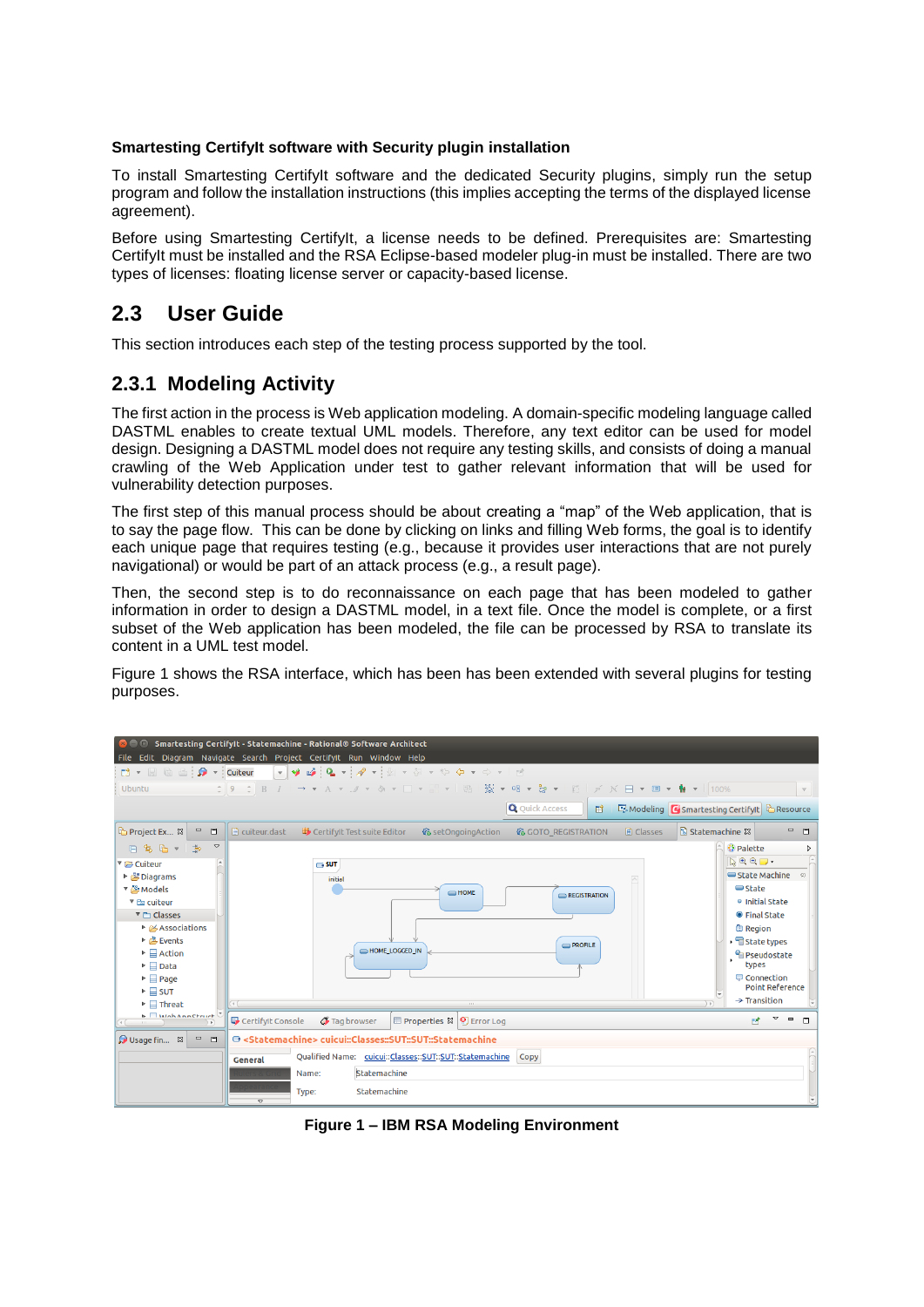The first plugin, Smartesting for RSA, enables to create UML test models, animate them, check their compliancy with the UML metamodel, and export them in a standardized XML file. It is used to manage generated UML entities and potentially make adjustments in special cases where experimented test engineers need to create new test purposes. It is also possible to animate models to check whether they are accurate regarding the Web application under test.

The second plugin, Test Purposes connector for RSA, provides a graphical interface to manage test purposes: creation, import / export, validity check. It is more discussed in the next section.

The third plugin, PMVT Connector for RSA, is responsible for the translation of DASTML models in UML test models. DASTML models are parsed using an ANTLR3 grammar, which creates an Abstract Syntax Tree (AST) out of it. Then, a dedicated algorithm visits the AST to create the corresponding UML entities on the fly. This is delivered to users of the solution in two ways.

First, test engineers can choose to create a new modeling project. An eclipse wizard has been created and provides two inputs: a DASTML model file, and a test purpose catalog. From these inputs, the wizards automatically creates the corresponding UML test models, and integrates the test purposes from the catalog. Second, it is possible to import a DASTML model in an existing project. However, model evolution is not yet supported at this point and test engineers must remove any previously generated entity before importing a new DASTML model.

Next step of the process is the selection and / or creation of test purposes, as described in the next section.

### **2.3.2 Test Purpose Activity**

Once the model has been designed, test engineers have to proceed to test selection. This is done using test purposes. The design and selection of test purposes is also done through RSA. A graphical interface has been created, which is depicted in [Figure 2.](#page-4-0) The upper part of the interface concerns keywords lists. Such list can contain a set of Enumeration literals, instances, states, behaviors, etc. Lists content is then used by test purposes iterators to compute test cases based on a refined set of model elements, therefore allowing test engineers to generate precise test suites that only address the selected elements. Note that all the visible keywords lists visible in the figure have been generated automatically.

The lower part of the interface is the test purpose editor. The left side lists all the created or imported test purposes, and on the right side is the actual editor. It is shipped with test purposes and OCL expressions on-the-fly syntax check.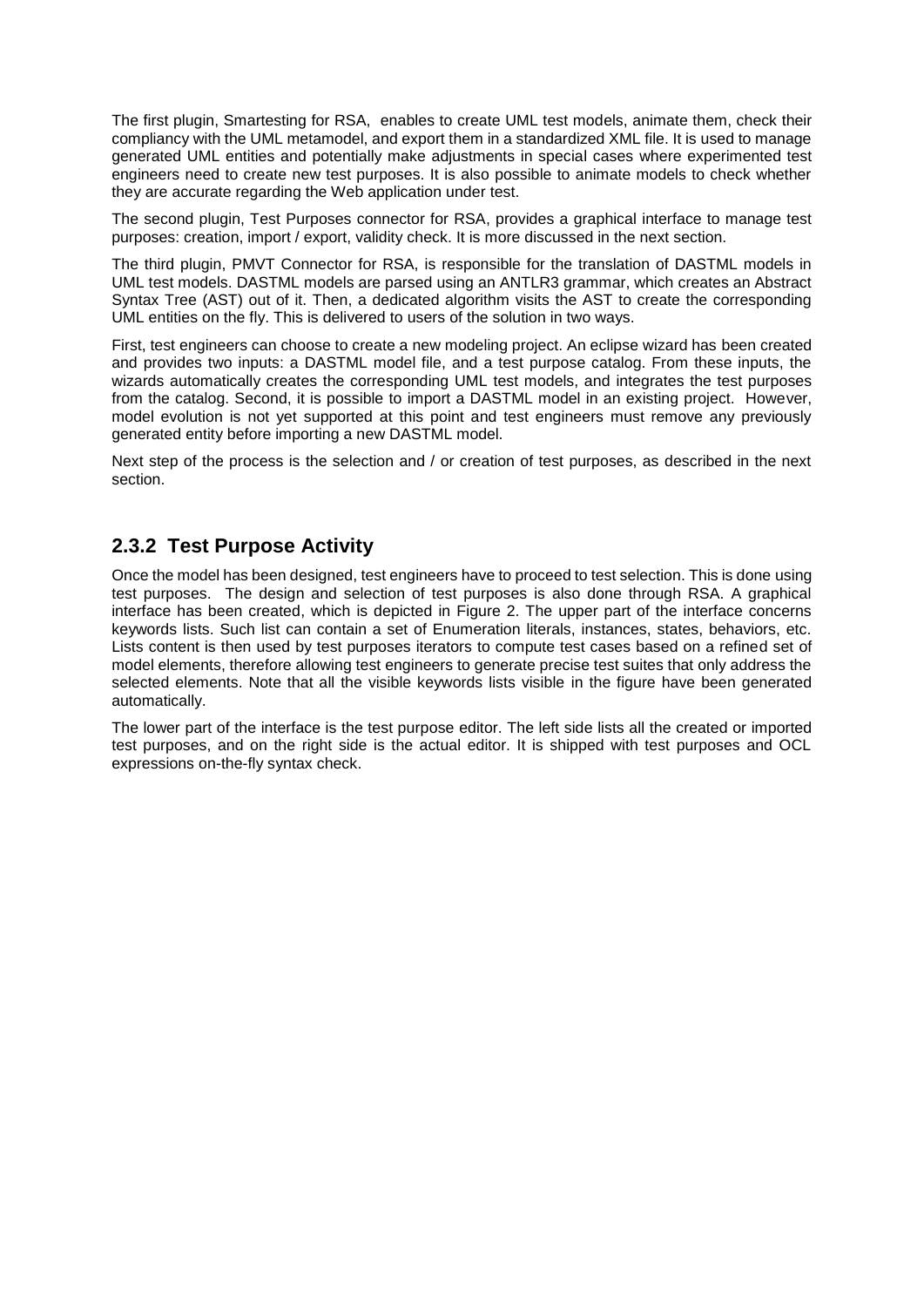

**Figure 2 – Test Purpose Editor**

<span id="page-4-0"></span>Users can add and remove test purposes, and export their test purposes as a catalog in an XML file that is linked with CORAS. This way, they can directly import them from risk assessment. For that, we provide to users of the RASEN approach a predefined catalog containing the existing test purposes. Users can import all or part of this catalog. The test purposes stored this catalog are usable as is to test any Web application, without the need for adaptation. [Figure 3](#page-5-0) shows the interface for importing test purposes from the catalog in a test project.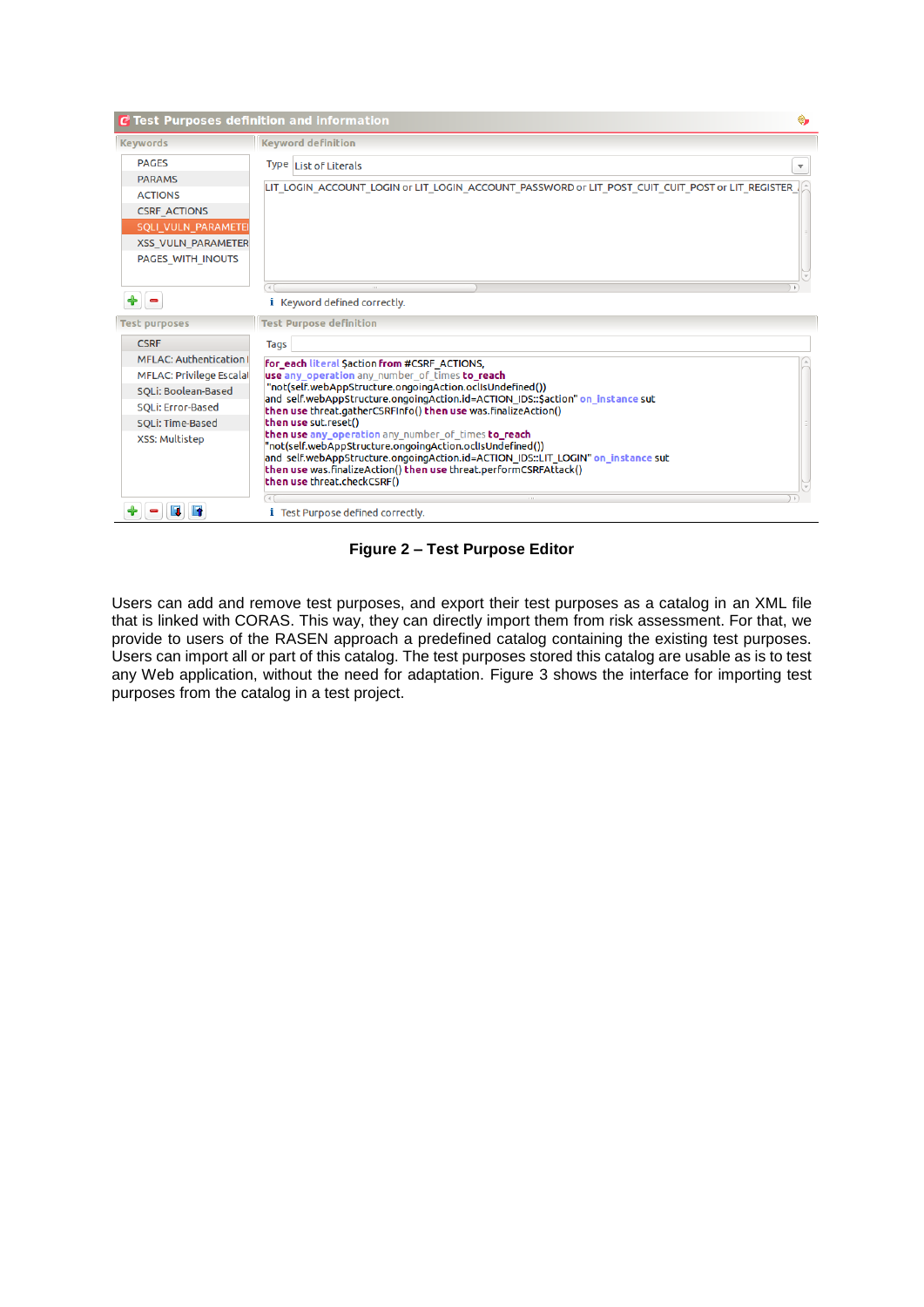| <b>Test Purpose selection</b>                                                                                                                                                          |  |  |  |
|----------------------------------------------------------------------------------------------------------------------------------------------------------------------------------------|--|--|--|
|                                                                                                                                                                                        |  |  |  |
| $\frac{X}{Y}$ $\oplus$ Filter<br>T<br>$\overline{a}$                                                                                                                                   |  |  |  |
| ▼ Ø A Catalog TestPurposes                                                                                                                                                             |  |  |  |
| $\blacktriangledown$ $\mathbb{P}^n$ CSRF                                                                                                                                               |  |  |  |
| √ F <sup>e</sup> XSS: Multistep                                                                                                                                                        |  |  |  |
| Signal SQLi: Error-Based                                                                                                                                                               |  |  |  |
| Sept. Time-Based                                                                                                                                                                       |  |  |  |
| September 1988                                                                                                                                                                         |  |  |  |
| $\blacktriangleright$ $\mathbb{F}^3$ MFLAC: Authentication Bypass                                                                                                                      |  |  |  |
| ■ F <sup>B</sup> MFLAC: Privilege Escalation                                                                                                                                           |  |  |  |
| <b>FB</b> Selected scenario                                                                                                                                                            |  |  |  |
| for_each instance \$page from "Page.allInstances()->select(p:Page not(p.all_outputs->isEmpty()))" on_instance<br>for each instance \$param from "self.all outputs" on instance \$page, |  |  |  |
| use any operation any number of times to reach<br>"SUT.allInstances()->any(true).webAppStructure.ongoingAction.all_inputs->exists(d:Data d=self)" on_instance                          |  |  |  |
| $\left( -1\right)$                                                                                                                                                                     |  |  |  |
| <sup>1</sup> Selected Tag                                                                                                                                                              |  |  |  |
| @VUL:XSS:Multistep                                                                                                                                                                     |  |  |  |
| Cancel<br><b>OK</b>                                                                                                                                                                    |  |  |  |

**Figure 3 – Test Purpose Catalog**

<span id="page-5-0"></span>When the model and the test purposes have been defined, Test engineers can check the validity of their project. If it has been successfully checked, the next step is to export this project in a standardized XML file and pass it on to the test generation engine.

### **2.3.3 Test Generation Activity**

The test generation engine that is used as part of the process is supported by the tool CertifyIt provided by Smartesting. This tool generates abstract test cases by finding paths in the test model to reach the test targets that have been derived from the test purposes. [Figure 4](#page-6-0) shows its interface.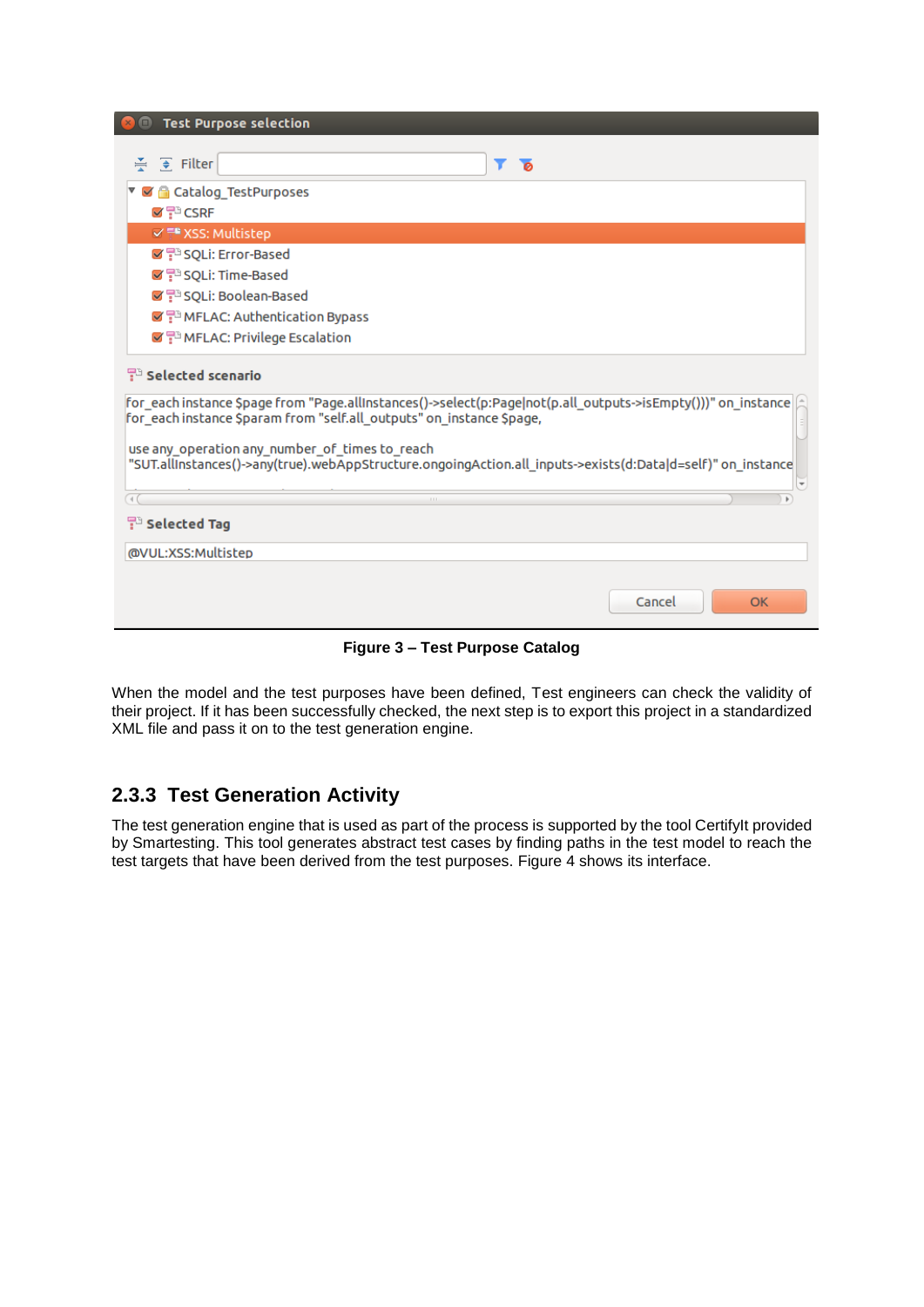| <b>Smartesting CertifyIt 6.2.0</b>                                                       |                   |                                                                 |  |  |
|------------------------------------------------------------------------------------------|-------------------|-----------------------------------------------------------------|--|--|
| Preferences Help<br>Project                                                              |                   |                                                                 |  |  |
| $\odot$ Run test generation $\bullet$ $\odot$   $\Box$   $\Box$ PMVT publisher $\bullet$ |                   |                                                                 |  |  |
| $\frac{1}{2}$ Stories $\bigcirc$ Tests $\bigcirc$ Requirements                           |                   | <b>Test detail</b>                                              |  |  |
| Q Search stories                                                                         | 20                | <b>Steps</b><br>Default model instance                          |  |  |
| <b>Artifacts</b>                                                                         | Stat Tests 母      | Y.<br>- Initialized model instance                              |  |  |
| ⊟ <del>@</del> Project<br>tεψ                                                            | 31                | <b>RANGE</b><br>sut.setup()                                     |  |  |
| □ <b>B</b> suite<br><b>En</b>                                                            | 31                | 中-sut.GOTO_REGISTRATION()                                       |  |  |
| o T<br>Boolean-Based SQL Injection_24<br>$\,$ $\,$                                       | 1                 | ie-sut.REGISTER(LIT_A_LOGIN_2, LIT_A_PASSWORD_2, LIT_A_F        |  |  |
| ⊞ <sup>खु</sup> Boolean-Based SQL Injection_25                                           | v<br>$\mathbf{1}$ | was.hasOngoingAction() = false                                  |  |  |
| o T<br>Boolean-Based SQL Injection 26                                                    | $\mathbf{1}$      | was.setOngoingAction(LIT REGISTER)                              |  |  |
| ⊞ P<br>Boolean-Based SQL Injection 27                                                    | Ø<br>$\mathbf{1}$ | was.setCurrentPage(LIT HOME LOGGED IN)                          |  |  |
| ⊞ <sup>P</sup> <sup>3</sup> Boolean-Based SQL Injection 28                               | Ø<br>ı            | C-threat.injectXSS(LIT REGISTER ACCOUNT NAME PARAM)             |  |  |
| o T<br>Boolean-Based SQL Injection 29                                                    | v<br>$\mathbf{1}$ | 白…was.finalizeAction()                                          |  |  |
| o T<br>Boolean-Based SQL Injection 30                                                    | ı                 | was.hasOngoingAction() = true                                   |  |  |
| ⊞ ⊞<br>Boolean-Based SQL Injection 31                                                    | 1                 | 中 sut.GOTO PROFILE()                                            |  |  |
| o T<br>- CSRF 1                                                                          | $\mathbf{1}$      | threat.checkXSS()<br>$\overline{\phantom{0}}$                   |  |  |
| 国军<br>CSRF <sub>2</sub>                                                                  | $\mathbf{1}$      | 888888888888888888888888888888<br>×                             |  |  |
| 国军军<br>CSRF 3                                                                            | 1                 | <b>EPoint of view</b>                                           |  |  |
| ⊞ T<br>Multistep XSS_4                                                                   | 1                 | $\blacktriangle \blacktriangledown$                             |  |  |
| o T<br>Multistep XSS 5                                                                   | n.                | Tags of the suite reached by the test (bold for current step)   |  |  |
| $\sim$ <none></none>                                                                     | $\mathbf{1}$      | VUL:                                                            |  |  |
| $a$ <none></none>                                                                        | n.                | XSS: Multistep                                                  |  |  |
| Q<br>Multistep XSS 5 (76-46-03)                                                          |                   |                                                                 |  |  |
| o T<br>Multistep XSS 6                                                                   | 1                 |                                                                 |  |  |
| e T<br>Multistep XSS 7<br>1                                                              |                   |                                                                 |  |  |
| □ - Standard SQL Injection 10                                                            | 1                 |                                                                 |  |  |
| ⊞ ⊞<br>Standard SQL Injection 11<br>$\mathbf{1}$                                         |                   | Model instance<br>Reached tags / Activated tags /<br>Parameters |  |  |
| $1:$ Console                                                                             |                   |                                                                 |  |  |

**Figure 4 – Test Generation Environment**

<span id="page-6-0"></span>The left part lists all the test targets that the tool extracted from the model. If a test target is successfully reached, a test case is produced and all its steps are displayed on the right part of the tool.

CertifyIt interprets test purposes using a two-step process. First, during the importation of a test project, the test generation unfolds the test purposes: if a test purpose contains iterators, then the test generation engine creates a test target for each element of the list linked to the iterator. Second, the test generation engine tries to reach each test target by animating the model. When test generation is completed, test engineers must export the generated abstract test cases in executable test scripts, which are introduced in the next section.

# **2.3.4 Test Concretization and Execution Activities**

Abstract test cases are not executable as is on the real system, therefore they must be concretized (adapted) and exported as test scripts. Test engineers must implement each operation from the model, provide concrete data to match each abstract data, and may need to develop a test harness in order to simplify test execution.

In the context of RASEN, generated abstract test cases are exported as JUnit test scripts. These scripts allows to automatically interact with the Web application through its GUI, as a normal user would do. To accomplish this programmatically, test scripts use libraries such as Selenium<sup>1</sup> or HTMLUnit<sup>2</sup>, which enable to operate a headless browser using primitives (i.e. methods such as filling form fields and clicking buttons / anchors).

Test concretization activity represents a considerable amount of work to obtain executable test scripts. A dedicated test publisher has therefore been designed in order to automate most of the process. When all abstract data have been matched with concrete data and all methods have been implemented, the obtained test scripts can be executed on the real Web application.

Test execution and verdict assignment are fully automated, thanks to the test harness generated by the publisher. Test engineers execute the test suite, and collect the results.

1

<sup>1</sup> http://www.seleniumhq.org/ [Last visited: August 2015]

<sup>2</sup> http://htmlunit.sourceforge.net/ [Last visited: August 2015]